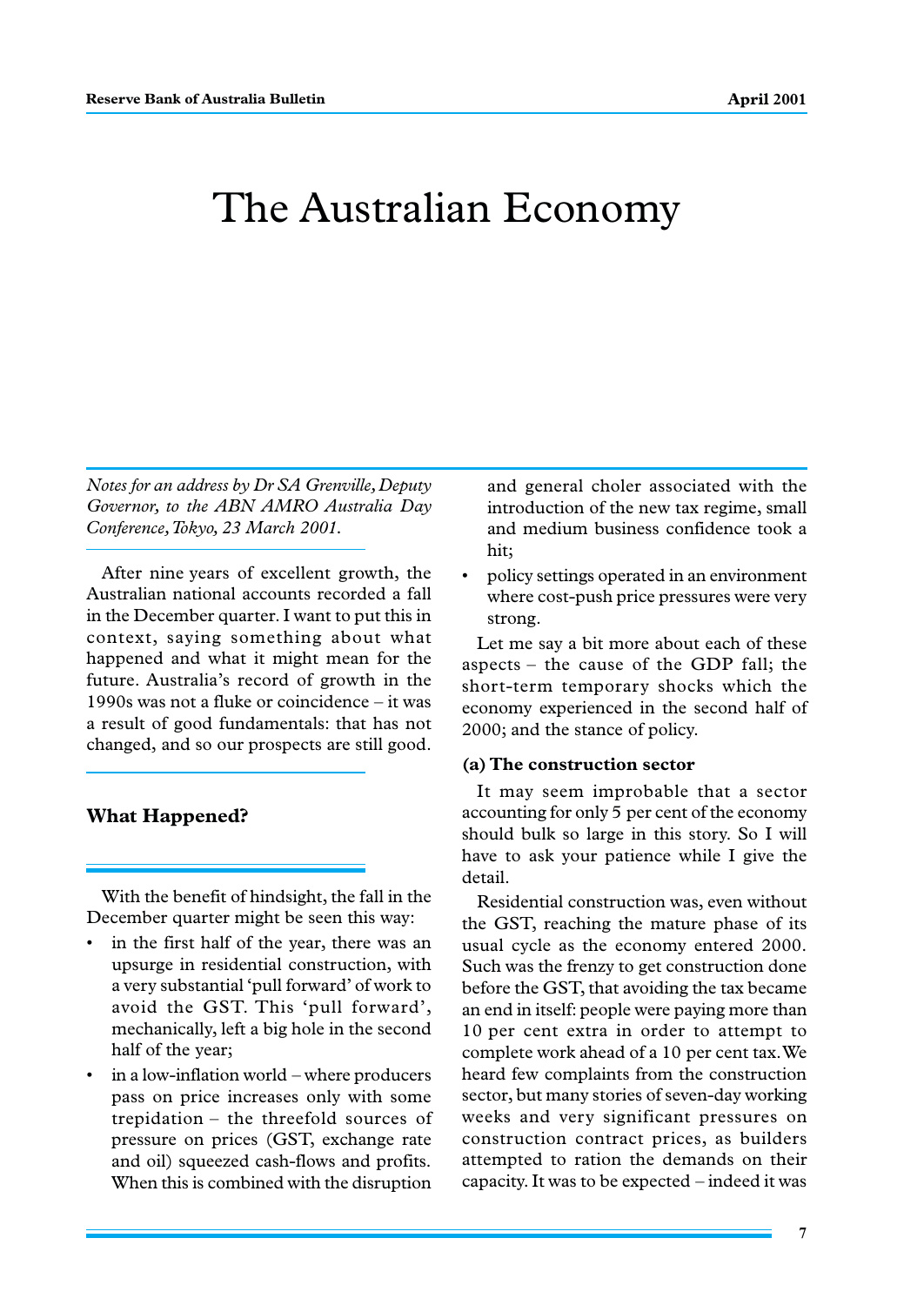inevitable – that this frenzy had to end in the second half of the year, with the reversal coinciding with what was probably the natural inflection-point of the building cycle. This conjuncture gave rise to the sharpest quarterly fall in housing activity ever recorded in the Australian statistics (and the largest half-yearly fall too – by a large margin). Overall, the September quarter was hard to evaluate, because of the effect of the Olympics – where sports-crazed fans added to demand by spending their money on getting to the Games, and subtracted from it by staying at home to watch on TV. If we take out dwellings and a crude adjustment for the Olympics, we note that the remaining 95 per cent of the economy was growing at a rate of a little under 4 per cent through 2000 (in fact, a little faster  $\frac{4 \text{ per cent through 2000 (in fact, a little faster}}{6}$  (b) Cost pressures in the second half than in the first) (Graph 1).

#### **Graph 1**



You might say that the profile of residential construction should have been predicted (and in its broad outline was certainly foreseen). What was not foreseen was, first, the size of this fall and, second, the degree of confidence-sapping annoyance with the administration of the GST (Graph 2). The basic point here is clear: without the 'tail' of the construction sector wagging the dog of GDP, any slowdown would have been moderate, thus continuing the economic performance of the 1990s.

#### **Graph 2**



Business confidence, particularly that of small businesses, was falling well before the GDP figures were made public. Part of this was clearly related to the decline in the housing sector and part to difficulties which small business was having in adapting to the administration of the GST. But, by January 2001, there was another piece of data pointing to an additional factor. Paradoxically, it was the unexpectedly good performance of the CPI in the December quarter. The second half of the year had seen three strong cost-push inflationary pressures – the GST adding 10 per cent to many prices; an exchange rate which had fallen 15 per cent over the first ten months of 2000; and a world petroleum price which was 87 per cent higher (in terms of Australian dollars) than eighteen months earlier. The cost-push pressures from oil and the exchange rate were showing quite clearly in producer prices, with input prices for manufacturing rising by almost 20 per cent during the calendar year (Graph 3). Faced with these cost pressures, it looks as though many producers (particularly in manufacturing) found it difficult or impossible to pass on these price increases quickly, particularly in an environment where low inflation was well established, competition was vigorous and there was a fair bit of 'moral suasion'. Quantifying this price squeeze is quite difficult, and assessing its role in the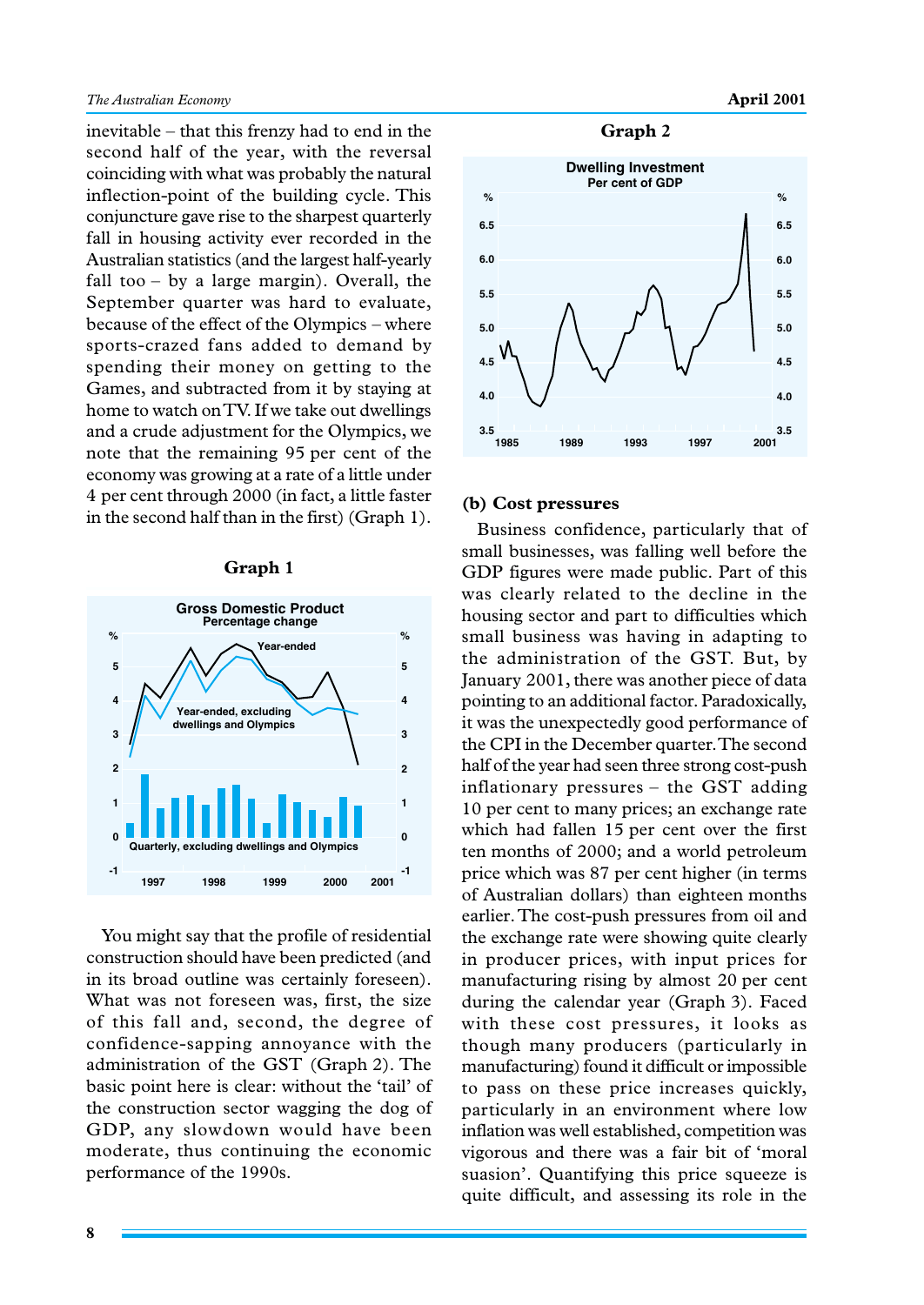#### **Reserve Bank of Australia Bulletin April 2001 April 2001**

## **Graph 3**



slowdown more difficult still, because the starting point of profits was so strong. And, of course, there were some sectors (notably exports) where profits were substantially boosted by the lower exchange rate. But there is little doubt that some businesses *felt* squeezed, and this had a general dampening effect on their animal spirits (Graph 4).



#### **Graph 4**

# **(c) Policy setting**

It is hard to argue that the downturn was caused by tight macro-policy settings. The GST was accompanied by a reduction in income tax which was designed to be larger than the GST effect  $-$  i.e. there was over-compensation for the GST. While the

budget continued to show a surplus, it was a surplus smaller than the previous year, which in macro-policy terms is expansionary. Official interest rates were raised by 150 basis points between November 1999 and August 2000, starting from a low point established during the Asian economic crisis. Not only is it hard to believe that monetary policy is anything like that powerful (particularly as the last of the increases – in August – had so little time to have effect), but the proximate cause of the sharp slowing is clearly found elsewhere. This is not to claim that monetary policy has no effect on the economy – I am hardly going to do that. But it is to assert that – with lending rates lower (in nominal and real terms) at their recent peak than at the *low* point of the mid 1990s and with demand for credit still strong at these interest rates – the setting of monetary policy cannot be seen as a principal actor (Graphs 5 and 6).

Could the economy have successfully negotiated the period of robust growth, and rising inflation, in the first half of 2000, in the face of strong downward pressure on the exchange rate, with interest rates maintained at 43 /4 per cent? That setting would, of course, have been well below the United States and we would have been the only country in the developed world not to raise interest rates. The policy environment in the second half of 2000 was no easier. Among the three price shocks (GST, exchange rate and oil prices), only the

#### **Graph 5**

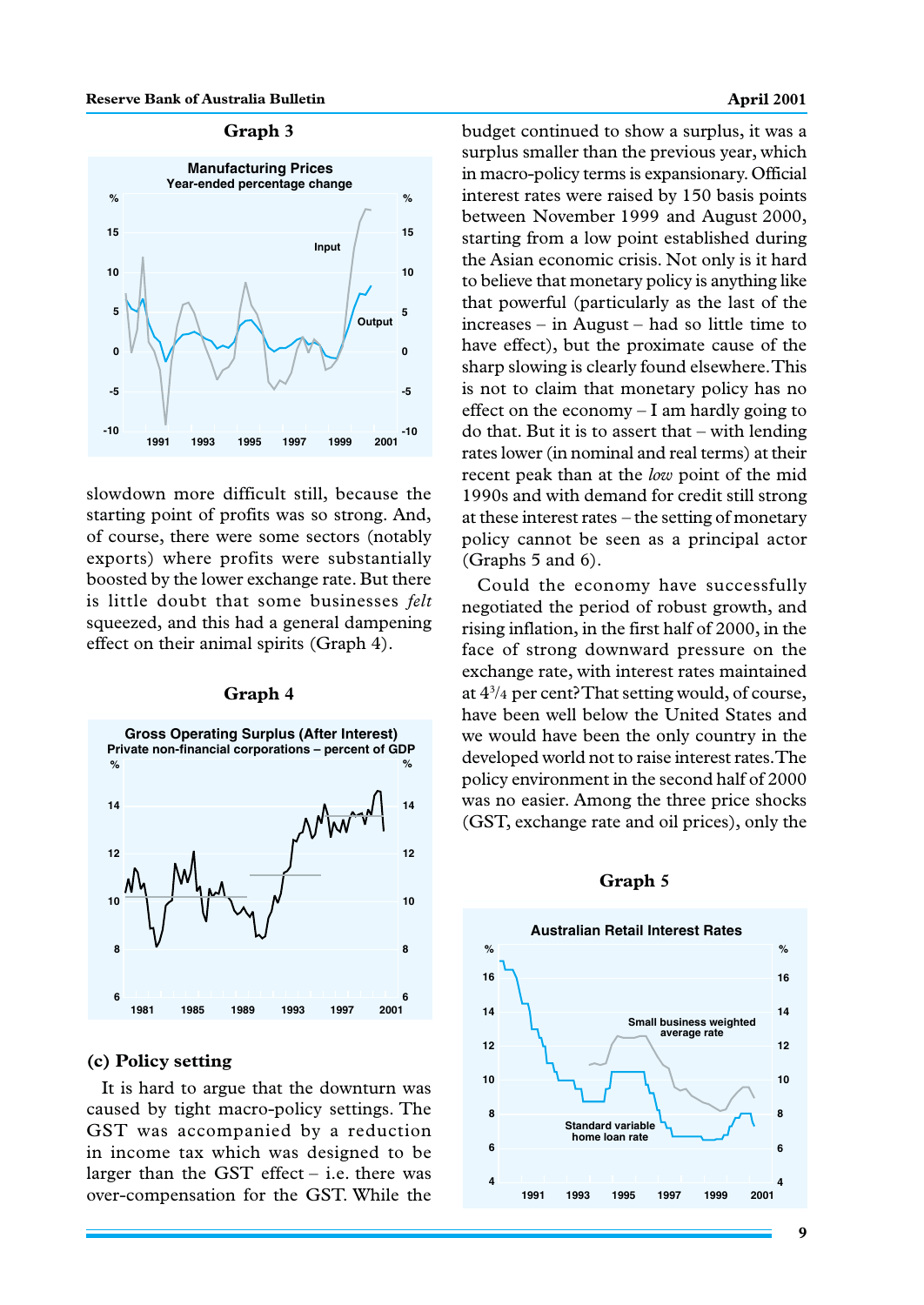#### **Graph 6**



last was a pure textbook 'supply-side' shock. But, together, they had many of the same characteristics – cost-push pressures on prices. As it became clear, with the CPI result in January, that these cost pressures were well contained, policy responded quickly and half the increase has been reversed.

### **Why was it Unexpected?**

One answer would be to acknowledge the imprecision of forecasts – one of the few certainties of forecasting is that outcomes will differ from forecasts. After a lifetime of observing the economy, a sage concluded that 'nothing is certain; anything is possible; and everything depends on everything else'. And of course this is part of the story. But a powerful element in this story is simply that the economic fundamentals were (and are) so good, that it is still, even now, hard to accept that an economy without imbalances, which has capacity to grow further, and with accommodative policy settings should change direction so suddenly.

Contrast the state of the economy in 2000 with the history of post-WWII cycles. The grand, if depressing, tradition was that Australian expansions came to a halt either because they ran into an external constraint

crisis), or because there was a wages/inflation break-out. Policy could not offset these imbalances in a subtle or gentle way, so strong use of the policy levers was often also 'present at the scene of the crime'. Hence the characterisation of policy as 'stop/go'. How different was the world of 2000: an improving external position (improving, uncharacteristically, despite good growth); inflation well contained both currently and in prospect (reflected in bond yields, where the A\$ bond yield has remained just a few tenths of a per cent higher than the US\$ bond); wages growing at a moderate pace; a budget continuing in surplus but nevertheless able to provide offset to the GST and overall macro stimulus. Moreover, the economy itself was in good shape. Fifteen years of reform (on tariffs, privatisation, labour market, competition and policy framework) had produced productivity growth during the nine-year expansion of the 1990s better, even, than the much-vaunted US performance (Graph 7). Productivity brought with it the virtuous circle of strong profits and non-inflationary real wage increases: there were none of the factor-share imbalances that hobbled growth in the 1970s.

(in the pre-1984 world, a current account

One further point is worth making. The main criticism of the Australian economy during 2000 was that we were an 'Old' economy, unfavourably contrasting with the 'New' economy populated by companies



#### **Graph 7**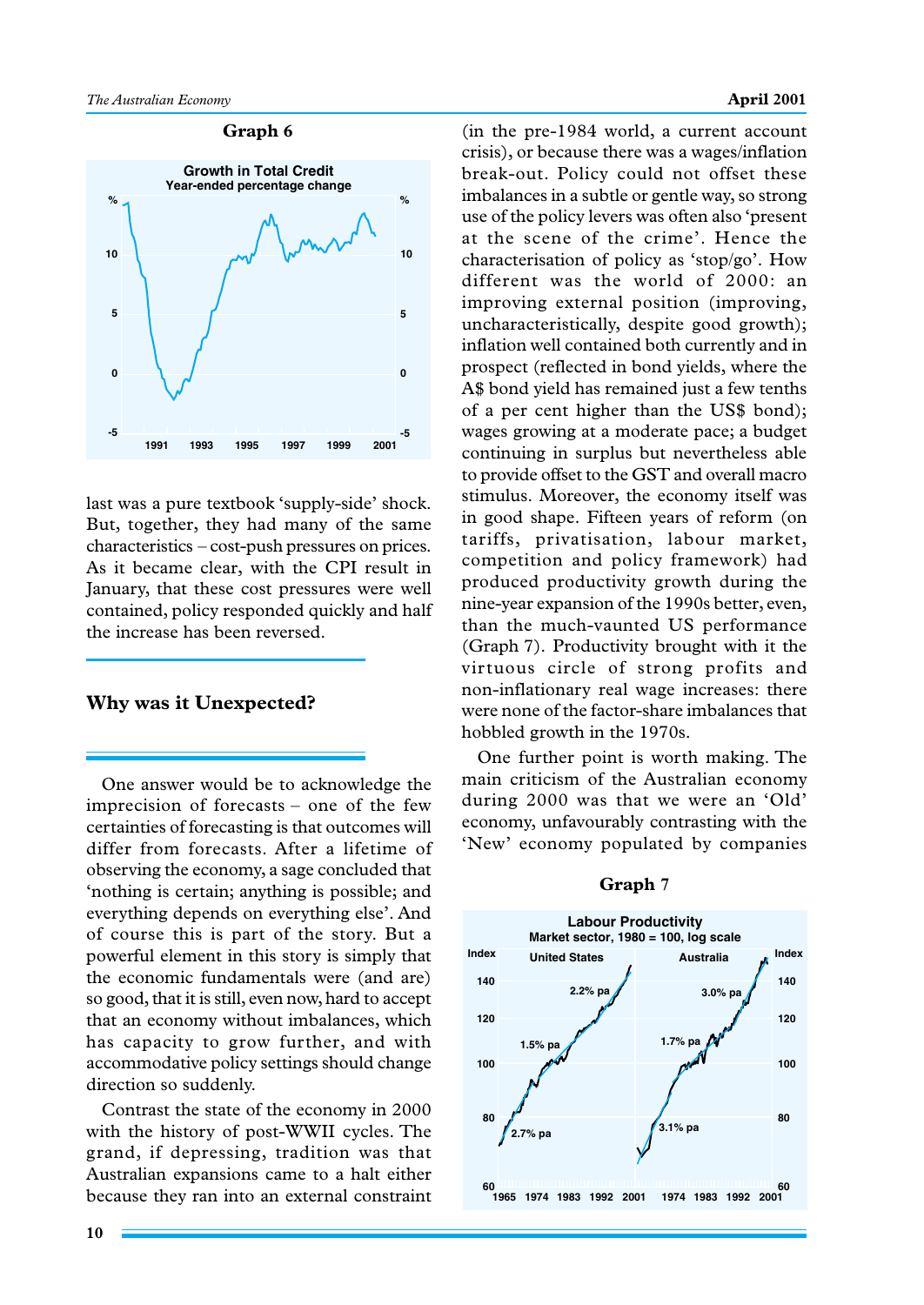which worked exclusively in the ethereal world of cyberspace. A procession of foreign business luminaries visited Australia last year (curiously, those who came extolling the virtues of the virtual economy still found old-fashioned enjoyment in watching the Olympics in the flesh) to promote their companies, advising us to ignore our comparative advantage by following their example. We argued that the *application* of the new technology was where the productivity benefits would lie, and that Australia was on the forefront in exploiting these – and we had the runs on the board to prove it. But this was lost in the paeans of praise and thunderous applause for the stars of the cyberworld. How a year of collapsing NASDAQ can change perceptions! As Warren Buffett has observed: 'nothing sedates rationality like large doses of effortless money', but eventually reality returns. The productivity-enhanced Old Economy is looking rather better (would we want to be competing with Korea and Taiwan to produce computer chips, whose price is falling even faster than the NASDAQ?). It was Buffett who reminded us all, several years ago, that being 'first mover' in a vast and exciting new industry was not a guarantee of success or profits: history records the low survivorship among the pioneer firms in automobiles and aircraft. This is not to deny the enormous benefits of the new technology – just to observe that in history it has been the users of the technology, rather than the producers, who have benefited most. Just as Buffett's Berkshire Hathaway has returned to favour following several years in the wilderness (having recently bought into such unfashionable industries as boots, brick-making, carpet-manufacture and insulation), so too the tide of opinion may turn on Australia's product mix.

Despite the longevity of the expansion, the imbalances which normally characterise the mature phase of the cycle are not present in Australia. I can make this point more vividly by contrasting the Australian position with that of the United States, where there is a renewed interest in the 'trade cycle' analysis which, in the immediate post-WWII decades,

dominated short-term economic commentary. Its characteristics were:

- an inventory cycle, where there was over-production during the upswing to meet growing inventory needs, followed by an exacerbation of the downturn as inventories adjusted in the opposite direction;
- an investment boom which uses up all the best investment opportunities and whose euphoria drives investment into marginally profitable projects;
- related to this, funding (particularly equity finance) which had been liberally given in the early phase of the cycle dries up as the financial sector comes to recognise the degree of over-commitment and attempts to compensate (or over-compensate) for this;
- asset prices, driven up by over-optimism about profit potential, spill over into investment decisions; and
- households, buoyed by rising asset prices and the general euphoria, run down their savings, leaving them vulnerable to a sudden change in confidence.

All this jerky dynamic seems very relevant to America, and inapplicable to Australia. Let's contrast the cyclical position in the two countries.

First and foremost is the contrast between the share markets. With no NASDAQ bubble, the Australian equity market has continued to increase steadily throughout the period, and is currently still close to its peak, contrasting to, say, the Wilshire which is nearly 30 per cent below. Australia has no stories of 14-year-old boy-millionaires who ramped their chosen shares via a chat-room canard: nor, more substantively, of entrepreneurs with backwards-facing baseball caps attracting serious funding on the promise of a rapid 'cash-burn'. So we didn't get the same degree of distorted investment decisions and ephemeral wealth-driven consumption.

Business fixed investment expanded rapidly in America during the 1990s, to well above its historical average. Investment in information technology and communications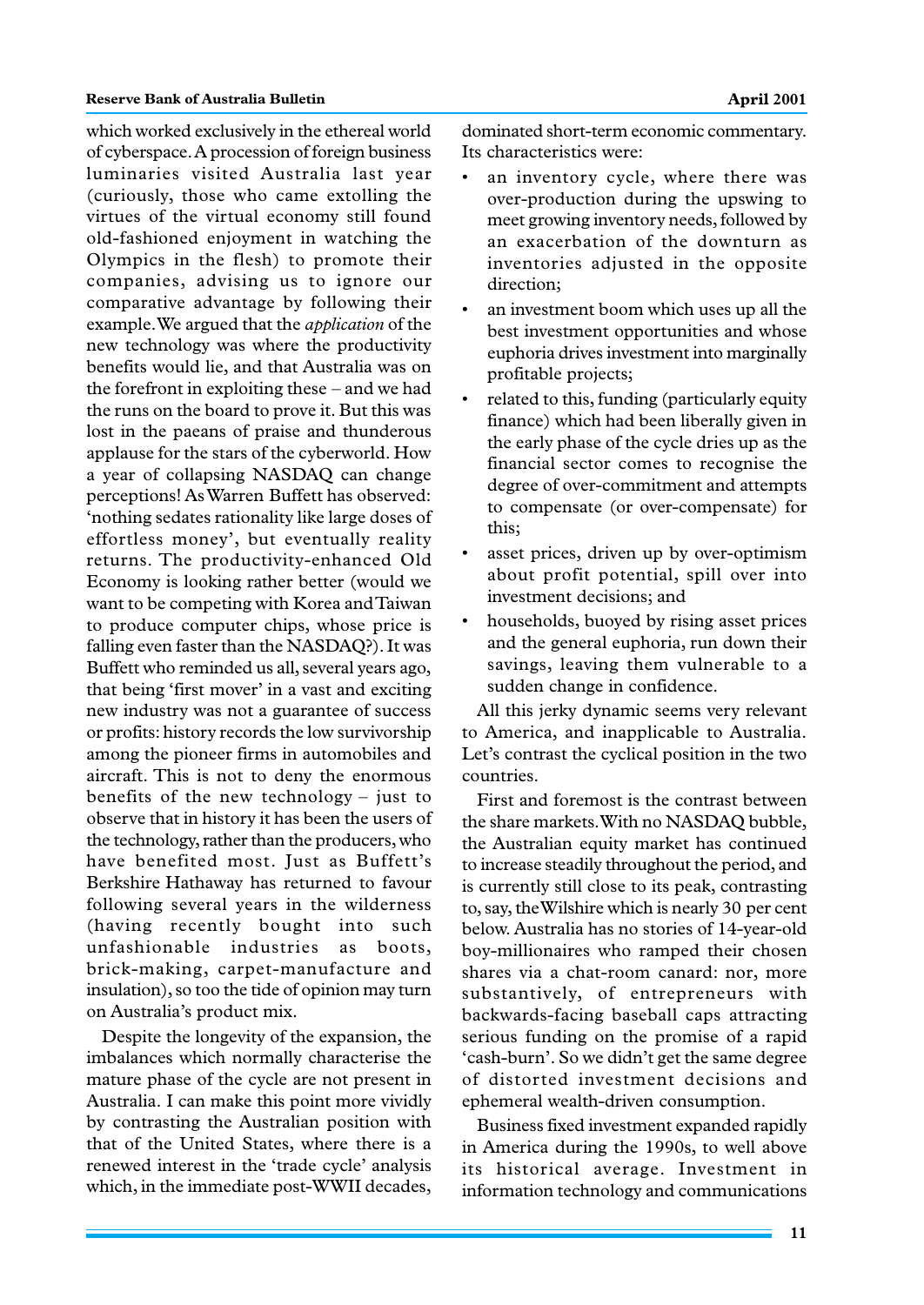equipment surged, with capacity to produce this equipment expanding by 50 per cent in the past year alone. In contrast, in Australia business investment has trended upwards during much of the 1990s, but in recent years has fallen back a little, to remain around its long-term average (Graph 8). There is in no sense a problem of over-investment. Slow but steady wins the race. Similarly, Australian household saving has not followed the American example into negative territory.

**Graph 8**

#### **0 3 6 9 12 0 3 6 9 12 Australia – Business Investment Per cent of GDP 00/01 82/83 85/86 88/89 91/92 94/95 97/98 Total BFI Non-ITC equipment Buildings and structures ITC equipment % %**

# The US financial sector is showing all the signs of concern about rising risks and lowering profit expectations in the business sector. Spreads between yields on US Treasury securities and corporate bonds have widened noticeably. The data on IPOs shows that it became increasingly difficult during the year to get these away. Commercial banks became more cautious in their lending, particularly after the large amounts they had directed to telecom companies. By contrast, in Australia there has been no noticeable widening of risk spreads in the corporate bond market over the past year, and credit has been easily available from intermediaries, with no reports of significant changes in banks' lending attitudes. The financial sector itself is in good shape.

One of the more interesting contrasts is with the exchange rate. The normal cyclical response of exchange rates is to strengthen in the face of economic expansion. So it was not surprising to see the strength of the US dollar over recent years – only that it has continued to strengthen in the face of a growing perception of a likely slowing. Given that the evidence of the early 1980s pointed to a two-year lag between exchange rates and their effect on activity in the United States, an exchange rate well above its average of the past decade would not seem to provide much protection in the face of a slowing. The Australian dollar, in contrast, has been low in real effective terms, providing a useful buffering in the face of a slower world economy, as was demonstrated during the 1998 Asian economic crisis (Graph 9).

#### **Graph 9**



# **Looking Ahead**

Just as the events of the second half of last year look clearer in hindsight, we doubtless have more to learn about this period, and may well need to add to our current interpretation. But if this analysis is correct, then the events so far would point to a relatively short-lived slowing. As the temporary once-off effects of GST, construction 'pull forward', the Olympics and the threefold price pressures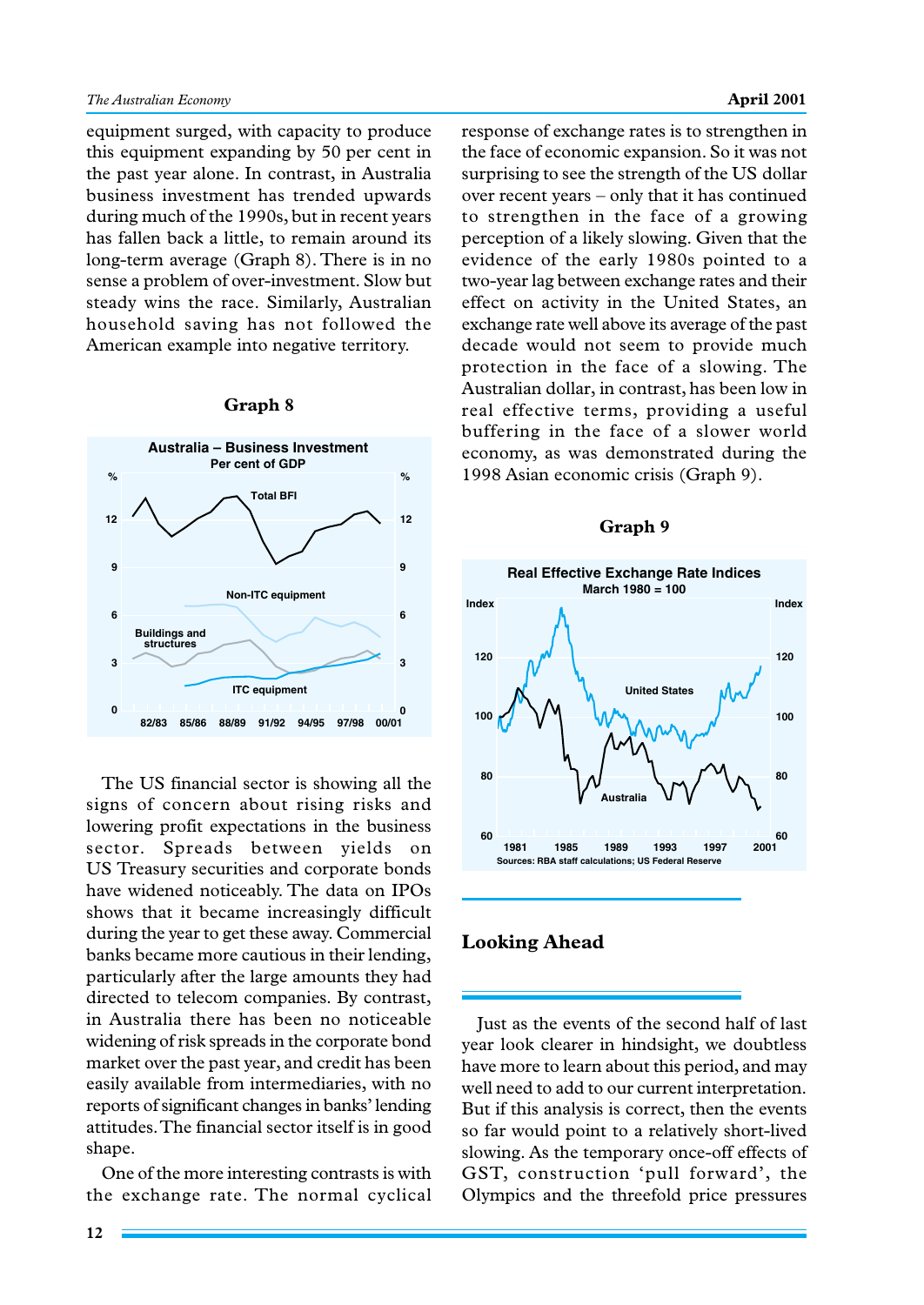### **Reserve Bank of Australia Bulletin April 2001 April 2001**

pass through the system, the fundamental health of the economy can reassert itself. This is all the more so because the economy has two significant forces of stimulus working on it – the Budget and a very competitive exchange rate. Let me say more about these two issues.

I can recall, some years ago, Larry Summers talking very positively about America having 'reloaded the fiscal cannon' – with the clear implication that it was ready, primed and could be used if necessary for fiscal policy to take its role in supporting activity. The same is clearly the case in Australia, where several years of good surpluses have created the opportunity to provide macro stimulus while maintaining the longer-term credentials of fiscal responsibility.

The second clear form of macro stimulus comes from the super-competitive exchange rate. Central banks are always uncomfortable with a weakening exchange rate, and there have certainly been moments of great discomfort over the past year. But, as usual in economics, it's an ill wind that blows nobody any good – the super-competitive exchange rate is a sure form of stimulus for the economy, and while there are (as usual) lags in its operation – particularly on the export side – there is little doubt that it is a powerful effect. This is already showing on imports and exports (where non-rural exports are up 12 per cent in volume terms over 2000), and in a current account deficit which is running at a little over 3 per cent of GDP, and closing rapidly (Graph 10).

To make such positive assessments risks being declared to be another Pollyanna. To provide some balance, let me recall a couple of possibilities that might make such a satisfactory outcome harder to achieve.

The first caveat that should be registered is the state of the world. The extraordinary period of growth experienced by America has been a powerful force for good in the world at large, and if America slows sharply and stays slow (which the earlier discussion of the imbalances there would suggest has to be more than a mere possibility), then, as one of





my colleagues said recently, it would be hard for Australia to remain unaffected by this. What should be said, at the same time, is that the good fundamentals and super-competitive exchange rate give us the best immunisation available: no-one can do more.

I spent some time saying why Australia is not subject to the old-fashioned form of cyclical over-expansion, as is characterised by America. But there is one element of the old textbook cycle which is both unpredictable and pervasive in its effects – animal spirits. It is a truism that the path of the economy depends to a large degree on the maintenance of confidence and business optimism.

# **Conclusion**

It is possible, of course, for an economy to 'talk itself' into a period of slow growth, and to some extent we are in danger of doing this. The schadenfreude that comes with being the stoic bearer of gloomy tidings – the delicious adrenalin-pumping frisson that accompanies the breathless reporting of any piece of weak data – is an understandable characteristic of human nature. Bad news is always more interesting than good. Plane crashes are more noteworthy than safe arrivals. But some